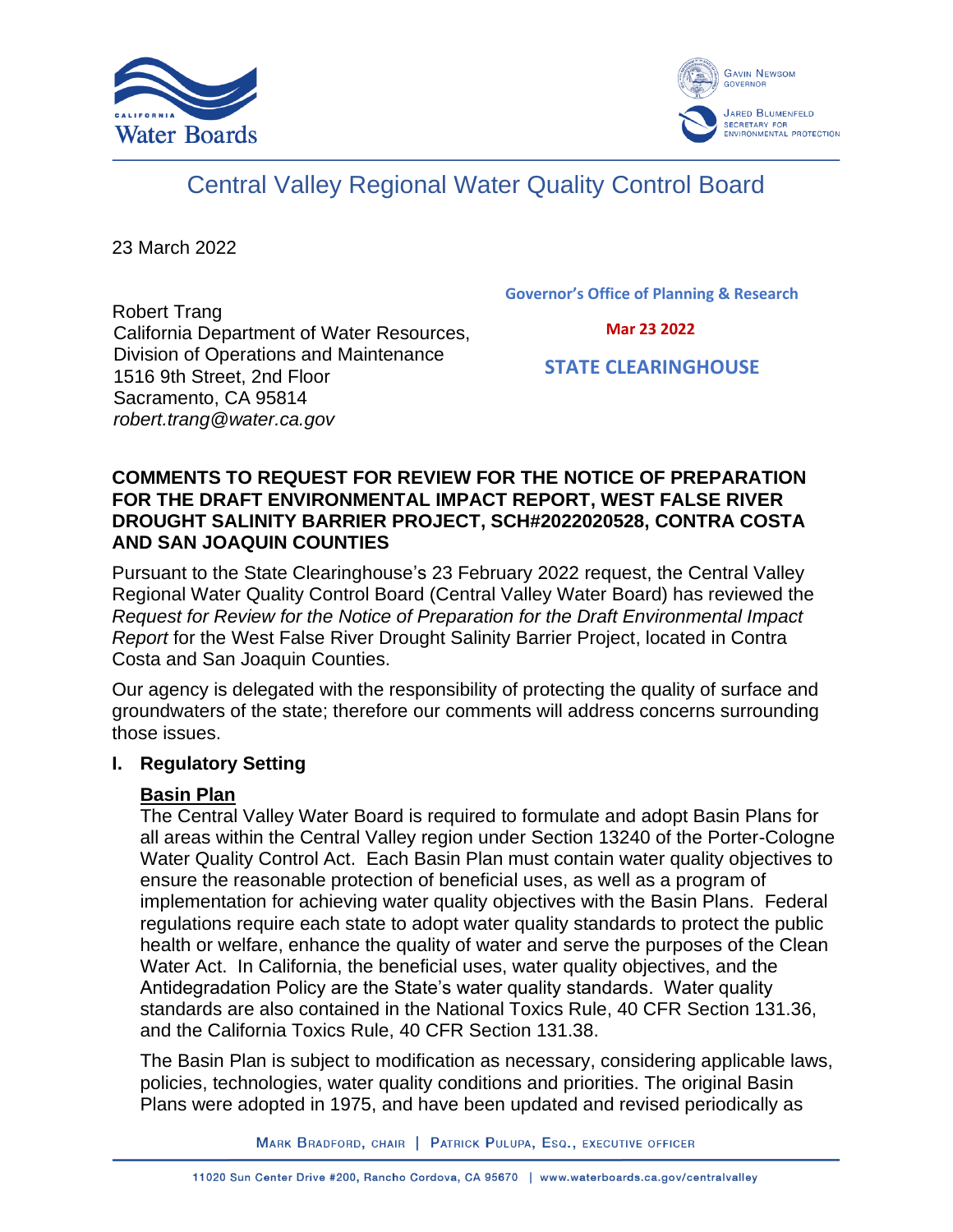required, using Basin Plan amendments. Once the Central Valley Water Board has adopted a Basin Plan amendment in noticed public hearings, it must be approved by the State Water Resources Control Board (State Water Board), Office of Administrative Law (OAL) and in some cases, the United States Environmental Protection Agency (USEPA). Basin Plan amendments only become effective after they have been approved by the OAL and in some cases, the USEPA. Every three (3) years, a review of the Basin Plan is completed that assesses the appropriateness of existing standards and evaluates and prioritizes Basin Planning issues. For more information on the *Water Quality Control Plan for the Sacramento and San Joaquin River Basins*, please visit our website:

[http://www.waterboards.ca.gov/centralvalley/water\\_issues/basin\\_plans/](http://www.waterboards.ca.gov/centralvalley/water_issues/basin_plans/)

# **Antidegradation Considerations**

All wastewater discharges must comply with the Antidegradation Policy (State Water Board Resolution 68-16) and the Antidegradation Implementation Policy contained in the Basin Plan. The Antidegradation Implementation Policy is available on page 74 at:

https://www.waterboards.ca.gov/centralvalley/water\_issues/basin\_plans/sacsjr\_2018 05.pdf

In part it states:

*Any discharge of waste to high quality waters must apply best practicable treatment or control not only to prevent a condition of pollution or nuisance from occurring, but also to maintain the highest water quality possible consistent with the maximum benefit to the people of the State.*

*This information must be presented as an analysis of the impacts and potential impacts of the discharge on water quality, as measured by background concentrations and applicable water quality objectives.*

The antidegradation analysis is a mandatory element in the National Pollutant Discharge Elimination System and land discharge Waste Discharge Requirements (WDRs) permitting processes. The environmental review document should evaluate potential impacts to both surface and groundwater quality.

# **II. Permitting Requirements**

# **Construction Storm Water General Permit**

Dischargers whose project disturb one or more acres of soil or where projects disturb less than one acre but are part of a larger common plan of development that in total disturbs one or more acres, are required to obtain coverage under the General Permit for Storm Water Discharges Associated with Construction and Land Disturbance Activities (Construction General Permit), Construction General Permit Order No. 2009-0009-DWQ. Construction activity subject to this permit includes clearing, grading, grubbing, disturbances to the ground, such as stockpiling, or excavation, but does not include regular maintenance activities performed to restore the original line, grade, or capacity of the facility. The Construction General Permit requires the development and implementation of a Storm Water Pollution Prevention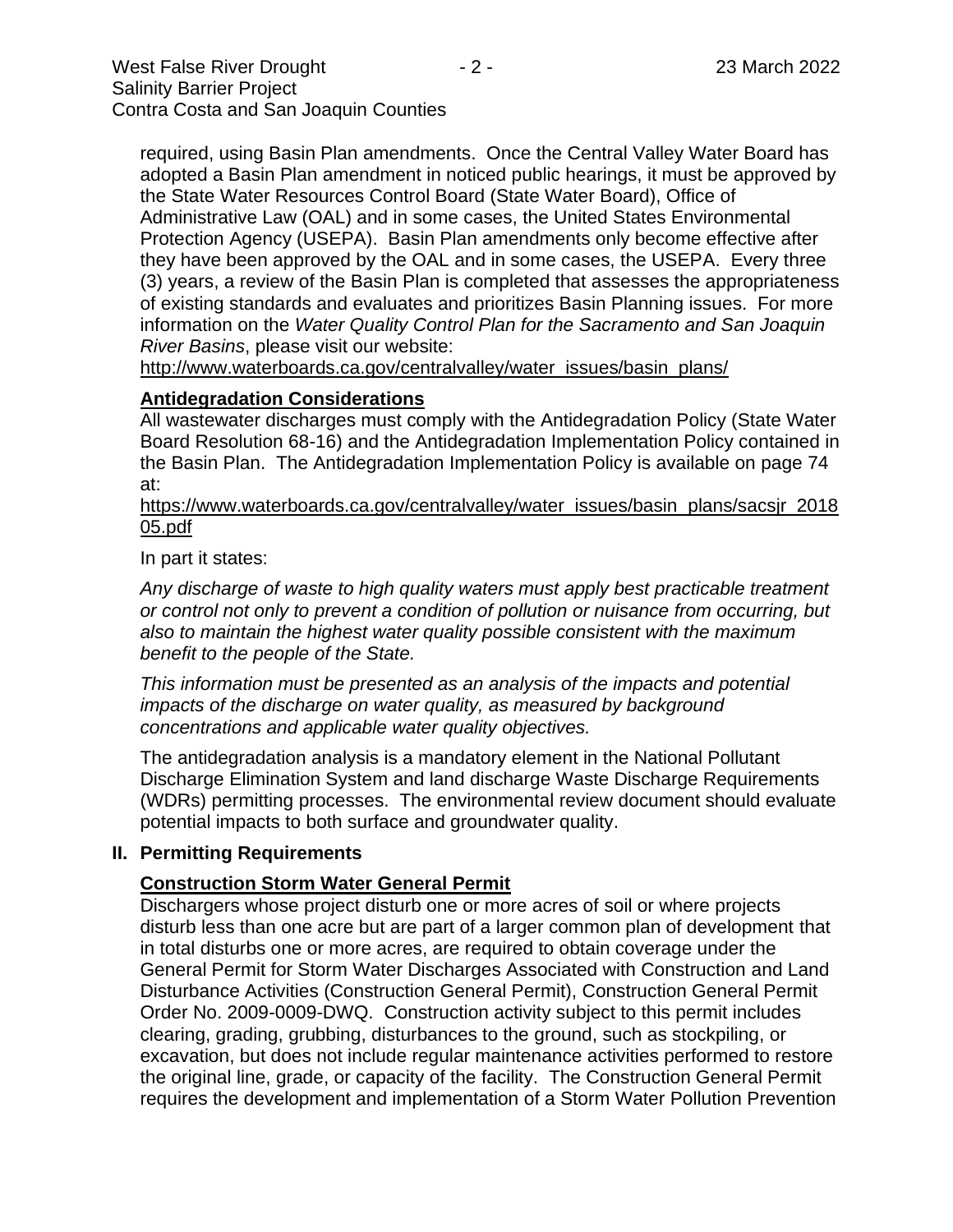Plan (SWPPP). For more information on the Construction General Permit, visit the State Water Resources Control Board website at:

[http://www.waterboards.ca.gov/water\\_issues/programs/stormwater/constpermits.sht](http://www.waterboards.ca.gov/water_issues/programs/stormwater/constpermits.shtml) [ml](http://www.waterboards.ca.gov/water_issues/programs/stormwater/constpermits.shtml)

### **Phase I and II Municipal Separate Storm Sewer System (MS4) Permits<sup>1</sup>**

The Phase I and II MS4 permits require the Permittees reduce pollutants and runoff flows from new development and redevelopment using Best Management Practices (BMPs) to the maximum extent practicable (MEP). MS4 Permittees have their own development standards, also known as Low Impact Development (LID)/postconstruction standards that include a hydromodification component. The MS4 permits also require specific design concepts for LID/post-construction BMPs in the early stages of a project during the entitlement and CEQA process and the development plan review process.

For more information on which Phase I MS4 Permit this project applies to, visit the Central Valley Water Board website at:

http://www.waterboards.ca.gov/centralvalley/water\_issues/storm\_water/municipal\_p ermits/

For more information on the Phase II MS4 permit and who it applies to, visit the State Water Resources Control Board at:

http://www.waterboards.ca.gov/water\_issues/programs/stormwater/phase\_ii\_munici pal.shtml

#### **Industrial Storm Water General Permit**

Storm water discharges associated with industrial sites must comply with the regulations contained in the Industrial Storm Water General Permit Order No. 2014- 0057-DWQ. For more information on the Industrial Storm Water General Permit, visit the Central Valley Water Board website at:

http://www.waterboards.ca.gov/centralvalley/water\_issues/storm\_water/industrial\_ge neral\_permits/index.shtml

#### **Clean Water Act Section 404 Permit**

If the project will involve the discharge of dredged or fill material in navigable waters or wetlands, a permit pursuant to Section 404 of the Clean Water Act may be needed from the United States Army Corps of Engineers (USACE). If a Section 404 permit is required by the USACE, the Central Valley Water Board will review the permit application to ensure that discharge will not violate water quality standards. If the project requires surface water drainage realignment, the applicant is advised to contact the Department of Fish and Game for information on Streambed Alteration Permit requirements. If you have any questions regarding the Clean Water Act

<sup>&</sup>lt;sup>1</sup> Municipal Permits = The Phase I Municipal Separate Storm Water System (MS4) Permit covers medium sized Municipalities (serving between 100,000 and 250,000 people) and large sized municipalities (serving over 250,000 people). The Phase II MS4 provides coverage for small municipalities, including non-traditional Small MS4s, which include military bases, public campuses, prisons and hospitals.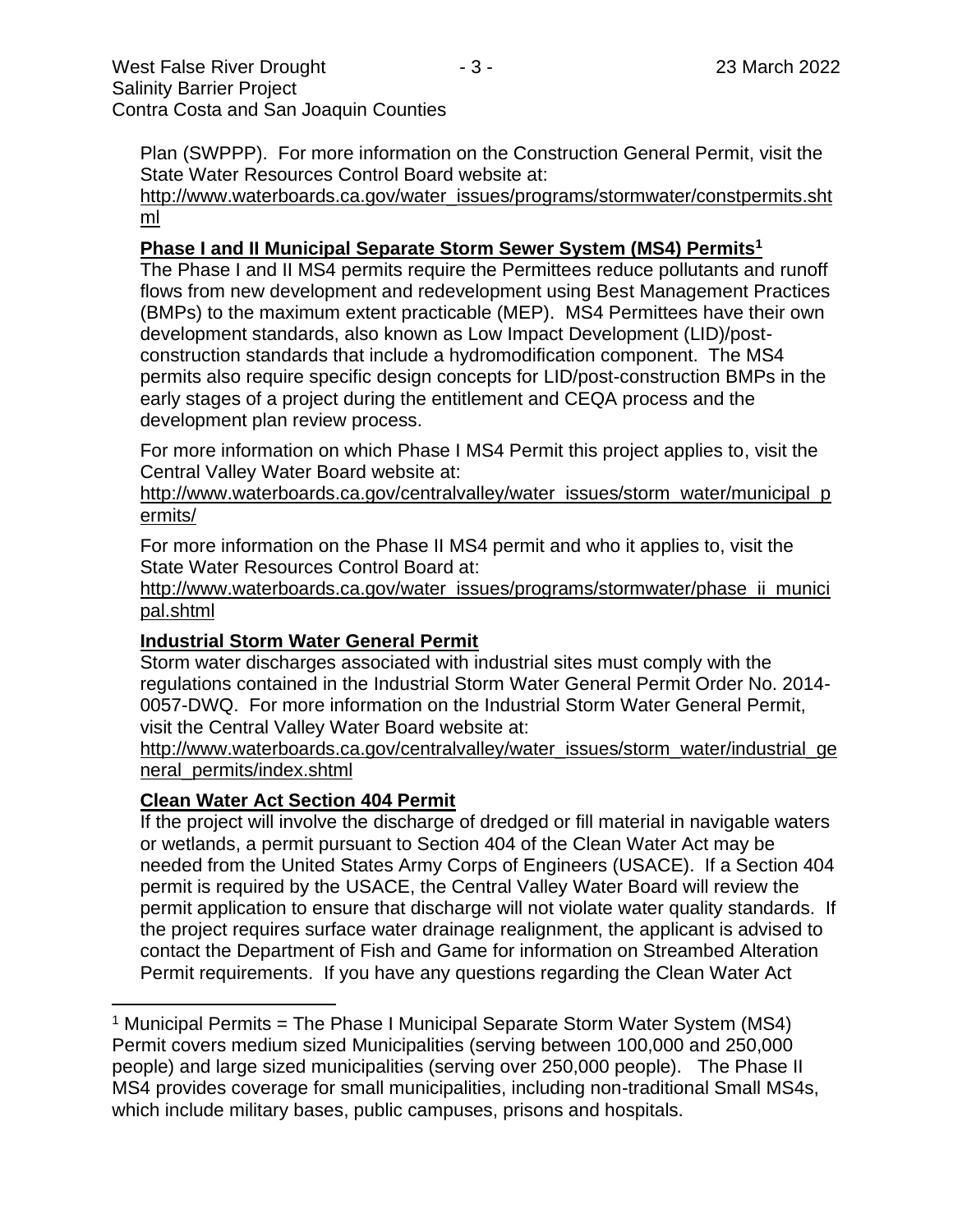Section 404 permits, please contact the Regulatory Division of the Sacramento District of USACE at (916) 557-5250.

#### **Clean Water Act Section 401 Permit – Water Quality Certification**

If an USACE permit (e.g., Non-Reporting Nationwide Permit, Nationwide Permit, Letter of Permission, Individual Permit, Regional General Permit, Programmatic General Permit), or any other federal permit (e.g., Section 10 of the Rivers and Harbors Act or Section 9 from the United States Coast Guard), is required for this project due to the disturbance of waters of the United States (such as streams and wetlands), then a Water Quality Certification must be obtained from the Central Valley Water Board prior to initiation of project activities. There are no waivers for 401 Water Quality Certifications. For more information on the Water Quality Certification, visit the Central Valley Water Board website at:

https://www.waterboards.ca.gov/centralvalley/water\_issues/water\_quality\_certificatio n/

#### **Waste Discharge Requirements – Discharges to Waters of the State**

If USACE determines that only non-jurisdictional waters of the State (i.e., "nonfederal" waters of the State) are present in the proposed project area, the proposed project may require a Waste Discharge Requirement (WDR) permit to be issued by Central Valley Water Board. Under the California Porter-Cologne Water Quality Control Act, discharges to all waters of the State, including all wetlands and other waters of the State including, but not limited to, isolated wetlands, are subject to State regulation. For more information on the Waste Discharges to Surface Water NPDES Program and WDR processes, visit the Central Valley Water Board website at:https://www.waterboards.ca.gov/centralvalley/water\_issues/waste\_to\_surface\_wat er/

Projects involving excavation or fill activities impacting less than 0.2 acre or 400 linear feet of non-jurisdictional waters of the state and projects involving dredging activities impacting less than 50 cubic yards of non-jurisdictional waters of the state may be eligible for coverage under the State Water Resources Control Board Water Quality Order No. 2004-0004-DWQ (General Order 2004-0004). For more information on the General Order 2004-0004, visit the State Water Resources Control Board website at:

https://www.waterboards.ca.gov/board\_decisions/adopted\_orders/water\_quality/200 4/wqo/wqo2004-0004.pdf

#### **Dewatering Permit**

If the proposed project includes construction or groundwater dewatering to be discharged to land, the proponent may apply for coverage under State Water Board General Water Quality Order (Low Threat General Order) 2003-0003 or the Central Valley Water Board's Waiver of Report of Waste Discharge and Waste Discharge Requirements (Low Threat Waiver) R5-2018-0085. Small temporary construction dewatering projects are projects that discharge groundwater to land from excavation activities or dewatering of underground utility vaults. Dischargers seeking coverage